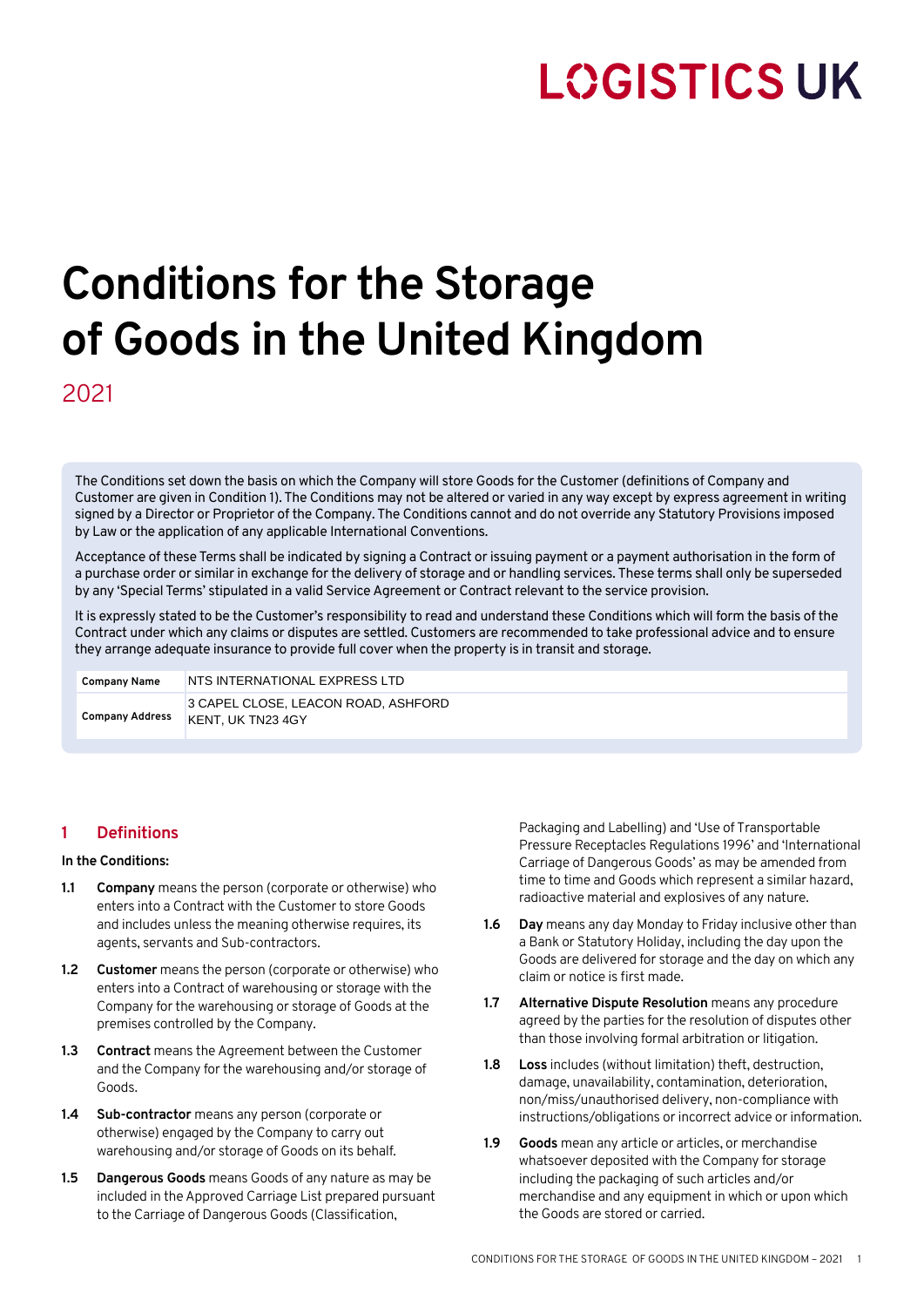**1.10 Owner's Risk** means that the Goods are held upon terms that the Company shall not be liable for any Loss of whatsoever nature and howsoever caused including negligence in relation to the Goods or as a consequence of the Goods being in the Company's possession. The Customer will indemnify the Company against all claims that may be made against the Company arising from the storage or warehousing of such Goods.

## **2 Principal parties**

- **2.1** The Customer contracts as the legal owner of the Goods or as the authorised agent of such legal owner in which case the Customer warrants that he has the authority to accept these Conditions on behalf of the legal owner.
- **2.2** Unless written instructions to the contrary are received from the Customer, the Company may sub-contract part or the whole of the warehousing/storage of Goods provided that the name of every such Sub-contractor shall be provided to the Customer upon request. In any arrangement with a Sub-contractor the Company shall require that the Sub-contractor does not further delegate his contractual responsibilities without the prior written authority of the Company.
- **2.3** Notwithstanding the provisions in 2.2 the Company may not sub-contract the storage of Dangerous Goods without the prior written consent of the Customer.
- **2.4** Subject to the limitations in Condition 8, the Company shall be responsible for the acts and omissions of his agents and servants and of any other persons whose services he makes use of for the performance of the storage, when such agents, servants or other persons are acting within the scope of their employment, as if such acts or omissions were his own.
- **2.5** Where part or the whole of the storage has been subcontracted as provided for in Condition 2.2 above, such Sub-contractors shall have the benefit of these Conditions of Storage and shall be under no greater liability to the Customer than or in addition to that of the Company under the Contract and the Customer agrees with the Company that no claim shall be made against a Subcontractor in addition to or excess of the limitation and/or exclusions of liability as set out in these Conditions.

## **3 Loading and unloading**

- **3.1** The Customer shall be responsible for providing and safely operating any equipment that may be required for loading the Goods on or unloading the Goods from the vehicle unless arrangements to the contrary are agreed in writing between the Company and the Customer prior to despatch and these Conditions shall apply during such loading and/or unloading.
- **3.2** The carriage of any Goods from the premises of the Customer or from the premises of any third party to the Company's warehouse shall not be subject to these conditions but will be subject to the Company's Conditions of Carriage.
- **3.3** The Customer must make the Goods readily accessible on its vehicle for the purpose of unloading the Goods into the Company's warehouse. The Company will not be liable for any Goods on the vehicles other than the Goods to be warehoused by the Company.
- **3.4** The Customer will endeavour to make the Goods reasonably accessible on the vehicle at the place designated for delivery.
- **3.5** The Company shall make available to the Customer upon request details of any risk assessments which may have been carried out at the Company's premises.
- **3.6** It shall be the Customer's responsibility to inform the Company of any special equipment that may be required for the loading/unloading of Goods into the warehouse and should that special equipment be provided by the Customer the Customer will indemnify the Company against any Loss, claims or damages sustained by the Company, its servants, agents or third party as a result of any defect in such special equipment.
- **3.7** Where specialist equipment is required, such equipment must be 'fit for purpose' and any statutory test certificates must be made available for inspection upon request.
- **3.8** The Customer accepts that, Goods received of similar characteristics may be stored in similar locations without the requirement to distinguish between the original consignment 'batch' once aggregated.

## **4 Dangerous Goods**

- **4.1** The Customer agrees that he will not submit to the Company for warehousing or storage any Dangerous Goods, verminous, infested contaminated or condemned Goods unless they first give to the Company, in writing, full details of the Goods and obtains the written agreement of the Company to the storage of such Goods.
- **4.2** The Customer will retain responsibility for and will indemnify the Company against all Loss, damage and claims which may be sustained by the Company, made upon the Company or for which the Company may become liable as a result of injuries to third parties or Loss of or damage to property attributable to the Dangerous Goods, verminous, infected, contaminated or condemned Goods including any claims which may be made upon the Company by its own servants, agents or Sub-contractors.
- **4.3** The Customer agrees that when submitting such Goods for warehousing or storage, the Customer will:
	- **4.3.1** In addition to the notice provided in sub clause 4.1 hereof provide to the Company at the time of submitting the Goods for storage a written declaration stating the nature of the Goods and the nature of any danger, infestation, contamination or any reason for condemnation of the Goods and
	- **4.3.2** Ensure that the Goods have been packaged safely for warehousing or storage in accordance with any statutory regulations in force at the time when the Goods are submitted for warehousing or storage and any special packaging requirements stipulated by the Company or if no such regulations are in force or stipulations made, with the general regulations for packaging, labelling and loading of Dangerous Goods as defined in section 1.5 or any amendment or modification of such agreement
	- **4.3.3** Ensure that at any time whilst the Goods are warehoused or stored the Goods shall not be deemed as waste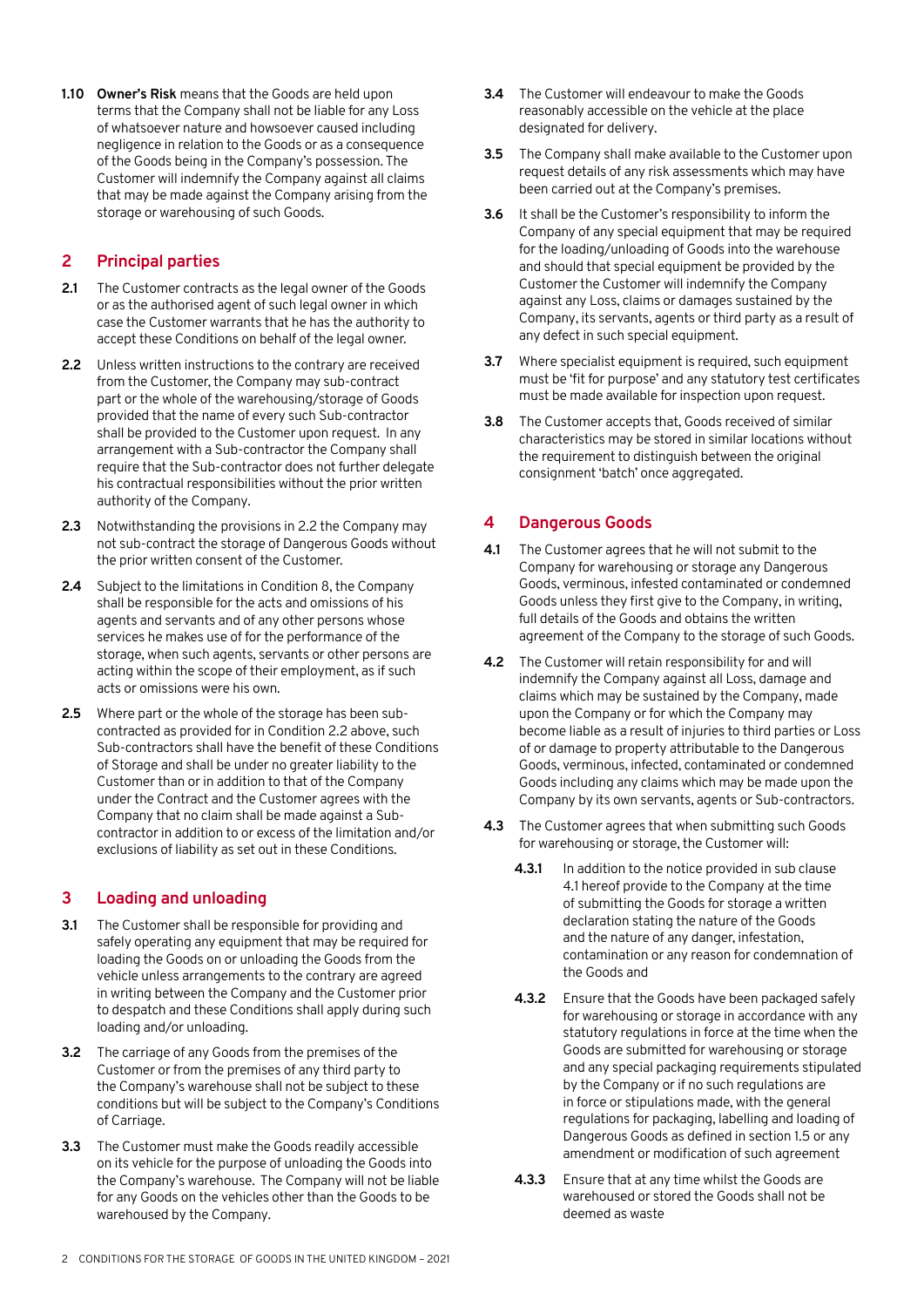- **4.4** Failure by the Customer to comply with the above provisions shall entitle the Company at its sole discretion to decline liability in the respect of all damage of whatsoever nature sustained to the Goods, however that damage may have been caused notwithstanding any other provision within these Conditions under which the Company might otherwise be liable.
- **4.5** The Customer shall be liable to the Company and indemnify the Company for and against any claims made against the Company by third parties and against any expenses which may be incurred by the Company in complying with any statutory or any other regulations, directions or notices made by a competent authority requiring the movement, treatment, removal or destruction of dangerous, verminous, infested, contaminated or condemned Goods or the packaging in which they are contained and of the cost of any treatment of the Company's premises occasioned as a result of the presence of such Goods which expenses shall be paid by the Customer to the Company forthwith upon demand.
- **4.6** Should at any time the Company form the opinion that any Dangerous Goods, verminous, infested, contaminated or condemned Goods become unsuitable for warehousing the Customer agrees that the Company shall be entitled to require that the Customer removes the Goods immediately and in the event of the Goods not being removed to dispose of the Goods in such a manner as the Company shall at its sole discretion decide.

## **5 Consignment notes/receipts**

- **5.1** The Company shall, if requested, sign a document acknowledging receipt for the Goods to be warehoused or stored, noting the quantity and description of the consignment, to the extent this can be determined, by visual inspection. Such receipt shall not be evidence as to accuracy of the condition, weight, quantity nor nature of the Goods said to comprise the consignment at the time the receipt document is signed by the Company and/or his agents and/or his servants. The burden of proof in the event of dispute is the responsibility of the Customer.
- **5.2** Should the Company agree to collect or deliver the Goods from or to the Customer's premises or from and to any other premises which shall have been agreed between to Company and the Customer then such collection and/ or delivery shall be carried out by the Company only under its Conditions of Carriage and not subject to these conditions.
- **5.3** The Customer shall on upon delivery of Goods from the Company's warehouse or store, sign a receipt for all Goods in respect of which delivery is taken.

## **6 Company's responsibility**

- **6.1** The Company's responsibility for the Goods under these conditions shall commence when the Company takes physical control of the Goods either at the point when the Goods are handed to the Company by the Customer, his servant or agent or at the point when the Company commences the unloading of the Goods where the Company has agreed to undertake such unloading.
- **6.2** The Company's responsibility for the Goods under these conditions shall end when the Customer or his servant or agent takes physical control of the Goods or when the

Goods are loaded onto any vehicle for delivery to the Customer or any third party nominated by the Customer where the Company agrees to undertake such loading. Where the Company has agreed to deliver the Goods such delivery shall be undertaken subject to the Company's Conditions of Carriage.

**6.3** At any time during the term of the Contract the Customer may request or the Company may recommend variations to the service and/or variations to any other matters covered by the Contract. The Company shall investigate the likely impact of any such requested or recommended variations upon the service, the charge for the service and other aspects of the Contract and shall report promptly to the Customer. Neither party shall be obliged to agree to any requested or recommended variation but neither party shall withhold its agreement unreasonably. Until such time as any variation to the Contract resulting there from has been mutually agreed in writing, the parties shall continue to perform their respective obligations without taking account of the requested or recommended variation.

## **7 Company's charges**

- **7.1** The Company's charges regarding the storage of Goods shall be payable by the Customer provided always that such charges are agreed in writing between both parties and failing such agreement at the rate set out in any tariff of warehousing charges published by the Company at the time when the Goods are received for storage.
- **7.2** Notwithstanding any claim which the Customer may have against the Company, the Company's charges for storage and any other services incidental to the storage chargeable under the Contract shall be payable by the Customer within 28 days of the date of the invoice unless otherwise agreed in writing. Should the charges not be paid within such a period, then the Company shall be entitled to interest at the rate of 8 per cent above the base rate of the Bank of England prevailing at the date of invoice, calculated daily.

## **8 Liability for Loss, damage or delay**

- **8.1** The Company shall not be liable under any circumstances including negligence for:
	- **8.1.1** Indirect or consequential Loss or damage including Loss of a particular market being of whatever nature and howsoever caused including negligence
	- **8.1.2** Any Loss or damage occasioned to the Goods of suffered by the Customer arising from the following:
		- **a** Storm, tempest, lightning, flood or any other acts of God
		- **b** Fire or explosion
		- **c** Any consequence of war, acts of foreign power or terrorism, requisition or destruction of or damage to property by or under the Order of any government, public or local authority
		- **d** Theft or any act done with malicious intent
		- **e** Seizure or forfeiture of the Goods under legal process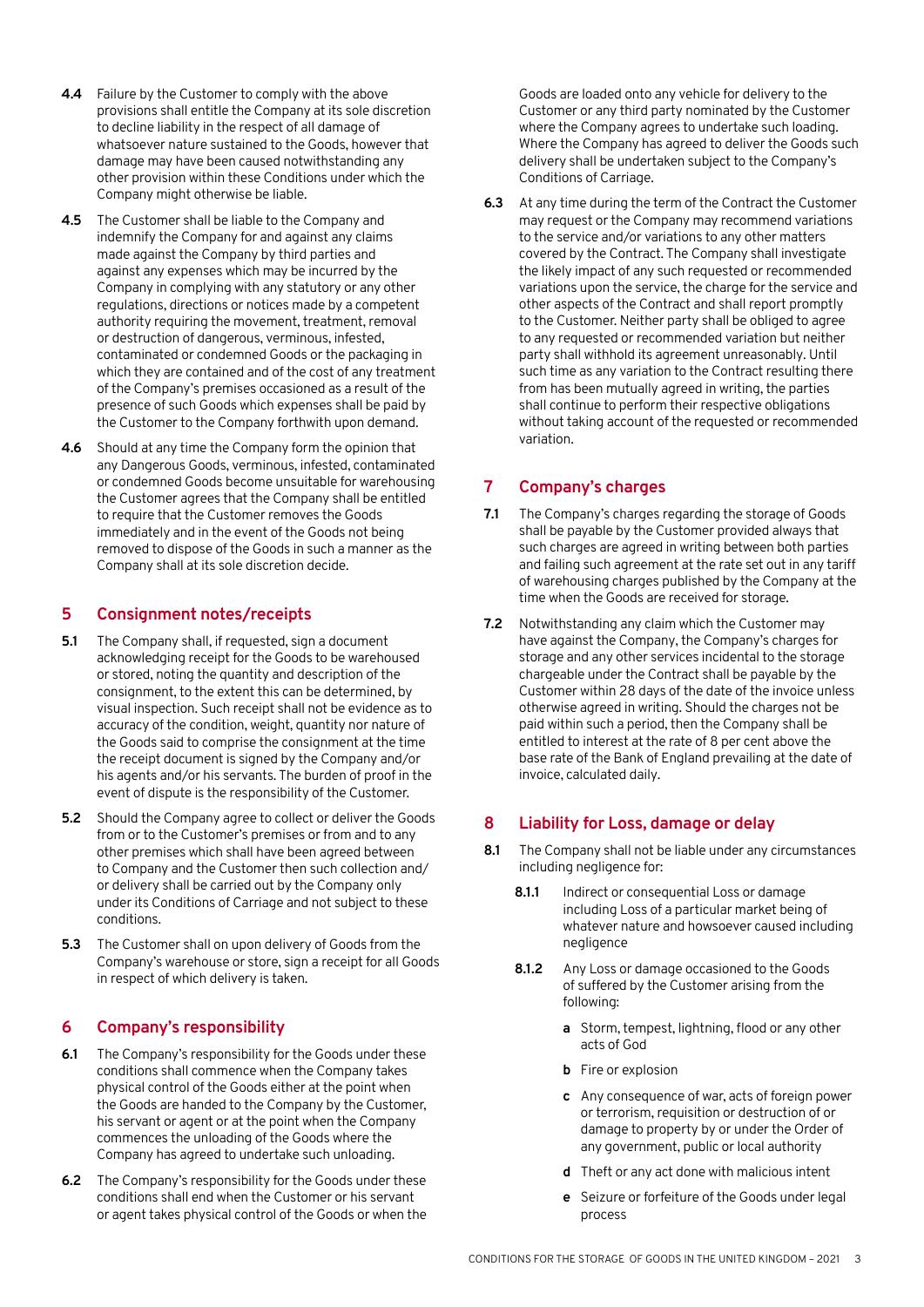- **f** Any error, act, omission, misstatement or mispresentation by the Customer, its servants or agents or principals
- **g** Latent or inherent defect vice or natural deterioration of the Goods or any Loss due to wastage in bulk or weight
- **h** Insufficient or improper packaging, unless the Company is contracted to carry out such service
- **i** Insufficient or improper labelling or addressing unless the Company is contracted to carry out such service
- **j** Any strike, lockout generally or partial stoppage or restraint of labour from whatsoever cause and whether the same shall have received official recognition from a trade union
- **k** Defect of any equipment supplied by the Customer either for the unloading, loading of the Goods or for containing such Goods
- **l** Any Loss, damage or deterioration suffered by Goods kept in refrigerated facilities of whatsoever nature where such Loss, damage or deterioration has resulted from the failure of refrigeration equipment or from the interruption of the flow of electricity currents of refrigeration equipment, howsoever such interruption shall have occurred
- **8.2** The Company has no knowledge of the value of any Goods stored and shall only be liable to make any settlement or payment or proportionate payment upon the Customer providing satisfactory proof of the value of the complete Goods or of any part claimed to have been lost or damaged.
- **8.3** Where Goods are submitted for warehousing or storage as damaged Goods, not properly protected by packaging, the Company shall not be liable at all for Loss or damage to the Goods under these conditions except upon proof by the Customer that such Loss was caused by the wilful misconduct by the Company.
- **8.4** The liability, if any, of the Company in respect of Loss, damage or destruction of any Goods stored shall be limited to:
	- **8.4.1** Where all the Goods are lost or damaged, to the maximum rate of £100.00 per tonne of the gross weight of the Goods as stated on the note as referred to in condition 5 but not exceeding the actual value of the Goods
	- **8.4.2** Where some or part of the Goods stored are lost or damaged to such actual proportion by weight that the lost or damaged Goods bear to the whole at the said maximum value of £100.00 per tonne but not exceeding the actual value of the Goods or part of the Goods lost or damaged
	- **8.4.3** For the purpose of this Condition the value referred to is the valuation of the Goods at the time they are accepted for storage
	- **8.4.4** When calculating the value of the Goods in determining the liability of the Company, there shall be disregarded any special value attributed to the Goods by virtue of their being part of a larger consignment or part of a set or collection.

#### **9 Insurance**

- **9.1** The Company will not insure the Goods and the Customer shall self-insure or make arrangements to provide sufficient cover (including all duties and taxes) for the Goods against all insurable risks with any right of the insurer to bring a subrogated claim being excluded.
- **9.2** The Company may provide insurance cover providing the Customer:
	- **9.2.1** Specifies the amount per tonne weight in writing, stating the limit and maximum value of the Goods including all taxes and duties. This limit shall apply in respect of any claim arising from the date of receipt of the Goods
	- **9.2.2** The Customer agrees to pay within 7 days upon receipt of the Company's invoice in respect of the insurance cover

#### **10 Notification of claims**

- **10.1** The Company shall not be liable under any circumstances for:
	- **10.1.1** Loss or damage of the whole or part of the Goods unless a claim specifying the general nature thereof is submitted by the Customer to the Company in writing within 14 days from the Company's responsibility for the Goods having ended in accordance with Condition 6.2 above or from the date upon which it comes to the Customer's attention that Loss or damage has occurred and unless a detailed claim giving weight and value and date of receipt are submitted by the Customer to the Company in writing within 14 days from the Company's responsibility for the Goods having ended or been deemed to have ended
	- **10.1.2** Loss, partial Loss or damage of any part of the Goods unless a claim specifying the general nature thereof is submitted by the Customer to the Company in writing within 7 days from the Company's responsibility for the Goods having ended in accordance with Condition 6.2 above and a detailed claim specifying the weight, value and date of collection and date of delivery are submitted in writing within 14 days of the Company's responsibility having ended
	- **10.1.3** Damage of any description unless the damaged Goods are made available to the Company representative for inspection for a reasonable period following notification of the claim
	- **10.1.4** The Company shall not benefit from this exclusion of liability if the Customer provides evidence that:
		- **a** In all the circumstances it was not reasonably possible so to advise the Company or make the damaged Goods available for inspection within the specified time limits and
		- **b** Such advice was given at the first reasonable opportunity

#### **11 Responsibilities and indemnities of the Customer**

**11.1** The Customer agrees to pay the Company's charges for warehousing or storage of the Goods within 28 days of the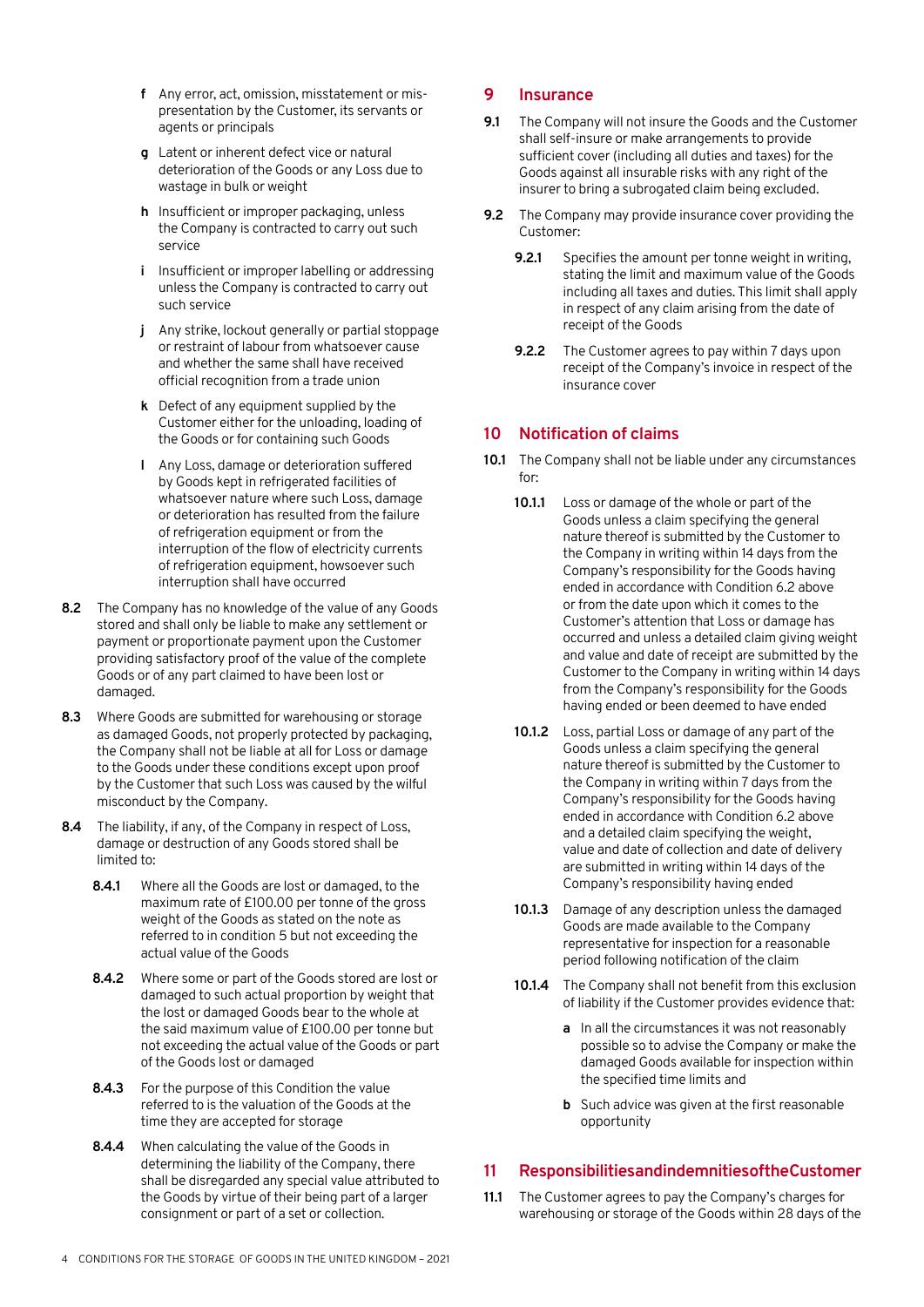date of the Company's invoice without prejudice to any rights which the Company may have against a third party. Should the Customer fail to pay such charges within such period, then the Customer agrees to pay the Company interest at 8% per annum above the prevailing Bank of England base lending rate from the date of such invoices.

- **11.2** Notwithstanding that the Customer may have appointed the Company and its agents for certain purposes and that the Company may have agreed to seek payment for all or some of its charges from any third party, the Customer shall remain liable to the Company for payment of such charges and the agreement of the Company to make application for payment to a third part shall not relieve the Customer of such liability in the event of non-payment by such third parties. The Company shall not be required to take any steps to obtain payment from a third party other than a written application for payment.
- **11.3** Any charges relating to the storage or warehousing of Goods shall if so required by the Company be paid prior to the removal of the Goods from the warehouse.
- **11.4** Upon giving not less than 3 days' prior notice in writing to the Company, the Customer or any such persons authorised in writing by the Customer shall be permitted to enter the Company's premises solely for the purpose of inspecting the Customer's Goods. Such inspection will only take place during normal working hours.
- **11.5** The Company's responsibilities and liabilities are set out in these Conditions and the Customer agrees to indemnify the Company against all claims, costs and demands of whatsoever nature and by whoever made and however arising in excess of the liabilities set out in these Conditions.
- **11.6** In the absence of any written notice to the contrary given to the Company before the Goods are submitted for storage or warehousing, the Customer warrants that all Goods are fit and suitably packaged for storage or warehousing.
- **11.7** The Customer warrants that he has made no under declaration as to the weight of the Goods or any incorrect description of all or any part of the Goods and agrees to indemnify the Company against all claims, demands, costs or expenses of whatsoever nature and by whoever made which may arise as a result of any breach of such warranty and agrees to pay all charges for the warehousing of the additional Goods which are subject of the underdeclaration.
- **11.8** Should the Customer obtain the authority of the Company to inspect his Goods in the warehouse pursuant to the Condition 11.4, the Customer agrees that he will indemnify the Company against any Loss or damage occasioned to the Goods and/or the Company and/or any third party or the Goods of any third party as a result of any action or inaction of the Customer or anyone authorised by him as a consequence or in the course of such inspection.
- **11.9** The Customer shall indemnify the Company in respect of any Loss, damage or injury sustained by the Company, its servants, agents or any third party arising directly or indirectly from the presence on the Company's premises of any vehicle/trailer/specialist equipment operated or directed by the Customer on the Company's premises.

## **12 Lien – power of sale and termination**

- **12.1** If the Goods are not the property of the Customer the Customer expressly warrants that he has the authority to grant to the Company this Right of Lien and Power of Sale in respect of the Goods and authorised the Company to exercise the Lien against the owner of the Goods in respect of any unpaid monies applicable to such Goods in respect of which the Customer is not the owner.
- **12.2** All Goods delivered to the Company for storage and/or warehousing are and will be received by the Company and held by it subject to a Lien for all charges due to the Company from the Customer for the carriage, storage, rent and/or warehousing charge in relation to the Goods and other proper charges or expenses incurred in respect of or in connection with the carriage of the particular consignment and all other Goods which may have been carried and/or stored and/or warehoused by the Company for the Customer from time to time. If such a Lien is not satisfied by payment within 7 days of the Company's demand for payment and notification of the exercise of its Lien, then the Company shall be entitled to sell the Goods in accordance with its power of sale as set out below. The storage or warehousing charges and any other expenses incurred during all periods during which the Lien on the Goods or any part of the Goods is being asserted, shall continue to be payable and all these conditions shall continue to apply whilst the Lien is being exercised.
- **12.3** The Company shall be entitled to charge to the Customer the cost of loading and unloading and transporting the Goods whilst a lien is being exercised.
- **12.4** The Company shall without any further notice have full power to open and examine the Goods or any part of the Goods and at the Company's sole discretion to sell the Goods or part of the Goods and the Company may apply the proceeds of sale after deducting all expenses in payment of all or towards all sums due to or liabilities incurred by the Customer to the Company.
- **12.5** Any surplus will be paid over to the Customer without interest upon application. Upon expiration of the periods of notice, the Company shall be released from all liability of whatever nature and however caused in relation to the Goods or any part of them. If the Company sells part only of the Goods, it shall be entitled to raise a warehousing charge in accordance with the rates agreed with the Customer or, failing agreement at the prevailing tariff, for the continuing storage or warehousing for the remaining Goods and without further notice shall be entitled from time to time to sell the remainder of the Goods in part or whole and apply the proceeds of sale in reduction of the charges and all these conditions shall continue to apply.

## **13 Dispute resolution**

- **13.1** The parties will attempt, in good faith, to resolve any dispute or claim arising out of or relating to these Conditions promptly through negotiations between the respective representatives of the parties who have authority to settle the same.
- **13.2** If the matter is not resolved through negotiation the parties may attempt to resolve the dispute or claim through an Alternative Dispute Resolution (ADR) procedure as recommended to the parties by Logistics UK or the Centre for Dispute Resolution.